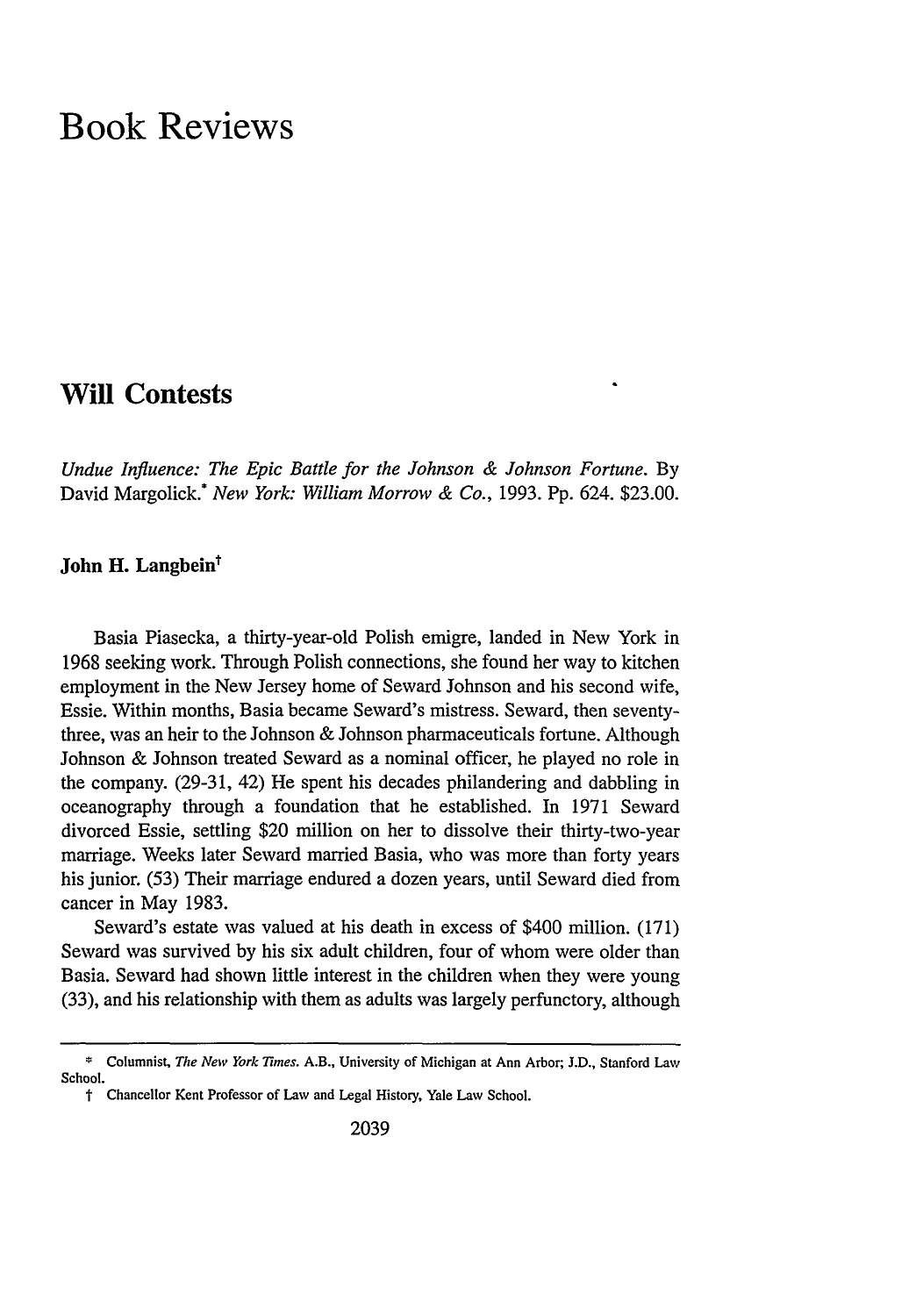Basia cultivated amicable relations with the children throughout her marriage to Seward. As adults, the children were embarrassing wastrels, constantly in debt to their trust funds. They fared as badly in their marriages and family lives as in their careers and business affairs. (34-42, 94-98) The extravagant marital and extramarital adventures of one of Seward's daughters, Mary Lea (99-117), would strain credulity in a work of cheap fiction. Beginning in the 1940's, Seward had used inter vivos trusts to settle Johnson & Johnson stock worth tens of millions on each child. (33) In the many wills that he executed across the next four decades, he excluded his children from benefitting further in his estate. After marrying Basia, Seward revised his estate plan several times, making ever larger provision for her. His last will, executed in April 1983 when his struggle with cancer was near the end, devised a little of his estate to his foundation and the rest to Basia. The will excluded the children, as well as their spouses and descendants.

At about the time that he married Basia, Seward hired the prominent New York law firm of Shearman & Sterling to take charge of his estate planning. The firm placed Seward's affairs in the hands of a young associate, Nina Zagat. Nina and Basia became confidants, and, over the dozen years of the marriage, Nina assisted the couple with a variety of transactions. Seward's estate plan, drafted by Nina with the firm's oversight and approval (123-27), named herself as one of three co-executors, together with Basia and Seward's oldest child, Junior. Under New York's peculiar scheme of statutory executor fees,' each of the three co-executors would receive the full statutory commission, calculated as a percent of the estate. Using three executors multiplied the fee by three. Based on the estate's value at Seward's death, Nina stood to reap a \$6.2 million executor's fee, plus trustee's fees that would amount to nearly a million dollars each year thereafter (418-19) for as long as Basia lived.2

When the contents of Seward's will became known, the children instituted the will contest that David Margolick chronicles in his book. The children alleged that Basia, in cahoots with Nina, procured the April 1983 will by exerting undue influence on the cancer-ravaged Seward. The children's lawsuit was weak. Under the doctrine of undue influence, persons contesting a will must prove that the testator was vulnerable to undue influence (the "susceptibility" test), and that the defendant's wrongful conduct caused the testator to disinherit the contestants.<sup>3</sup> The Johnson children's case satisfied

**<sup>1.</sup>** 1981 N.Y. Laws 803, codified at N.Y. Surr. Ct. Proc. Act § 2307 (McKinney 1986) (amended by 1993 N.Y. Laws 514, codified at N.Y. Surr. Ct. Proc. Act § 2307 (McKinney Supp. 1994)).

<sup>2.</sup> The will named Nina personally rather than Shearman & Sterling. At Seward's death, Nina was not a partner of Shearman & Sterling (she had been passed over some years earlier). The firm appears to have assumed that because the will did not name Nina as a representative of the firm, she would not be obliged to share the fee with the firm. (165-66)

*<sup>3.</sup> See, e.g., In re* Estate of Kamesar, 259 N.W.2d 733 (Wis. 1977).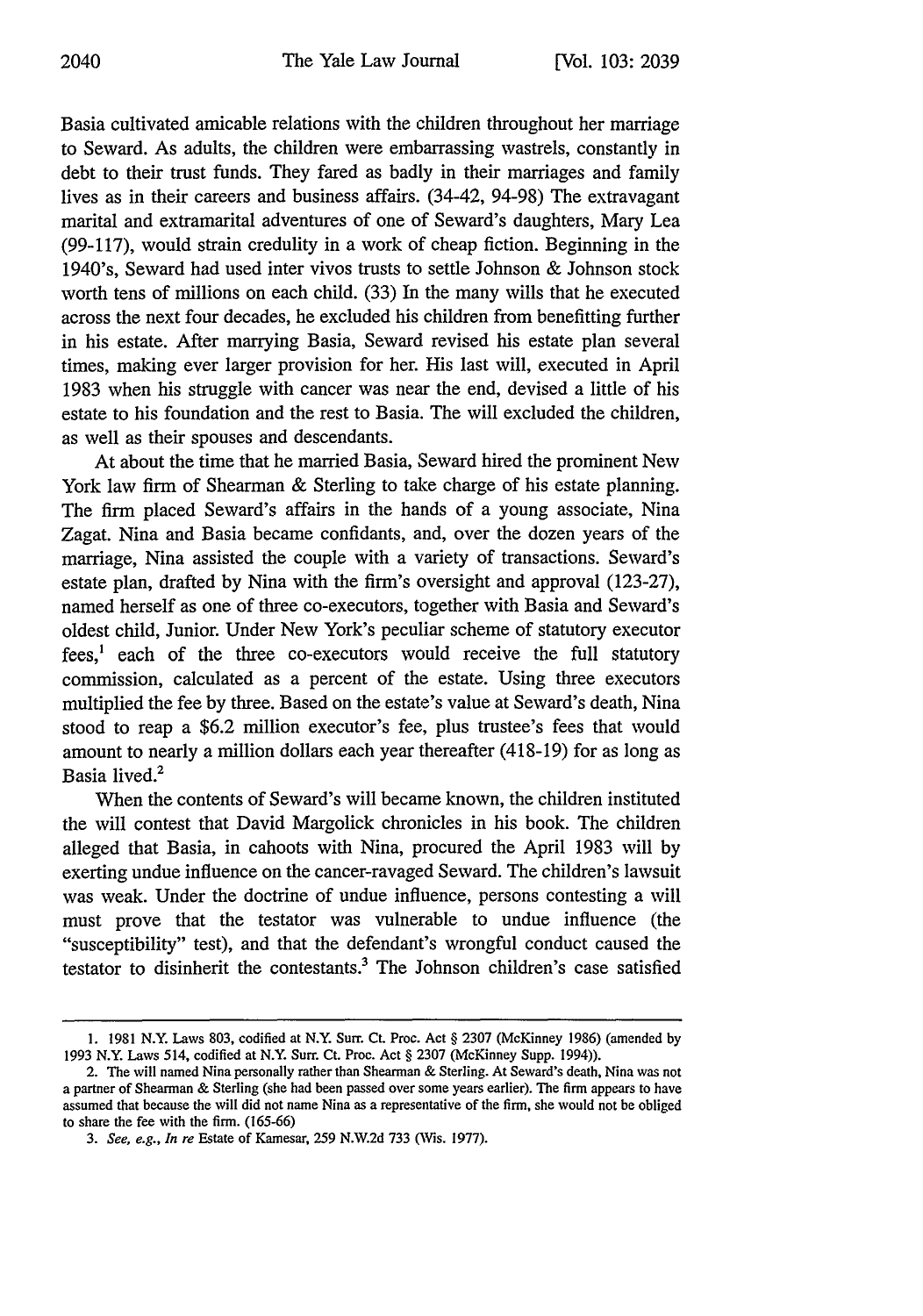neither branch of the doctrine. Seward had made ever more generous provision for Basia in successive wills during the years of their marriage, long before his terminal bout with cancer might have left him vulnerable to Basia's asserted imposition. Further, he had already disinherited the children in the string of wills from the decades preceding his marriage to Basia. He thought their trust funds were enough. (122-23)

Shearman & Sterling probated Seward's will in the Surrogate's Court, New York's court of probate jurisdiction. The children's undue influence contest was tried there. The highly publicized jury trial lasted many weeks and went badly for Basia. On the eve of the verdict, she agreed to a settlement that diverted roughly \$40 million of estate proceeds from her to the children. (586) The estate also paid the legal fees of both sides, which amounted to \$25 million. (587)

How did so weak a case turn into a \$40-million dollar asset? Margolick's answer, in a nutshell, is that the children's lawyers-aggressive litigators from the firm of Milbank, Tweed, Hadley & McCloy-bested the estate's counsel, Sullivan & Cromwell, whom Shearman & Sterling had engaged to defend Basia and Nina. The story line of the book is that clever Milbank lawyers, aided by the astonishing partiality of the judge, Surrogate Marie Lambert, "concocted" (397) a case that they had no business winning.

Readers familiar with Margolick's "At the Bar" column on law and lawyers, which appears weekly in the *New York Times,* will not be surprised to find that his six-hundred page book is long on gossip, relentlessly scornful of establishment persons, and sadly short on legal analysis. Margolick recounts "the epic battle for the Johnson & Johnson fortune"<sup>4</sup> as the voyage of a ship of fools. His subject is not so much the lawsuit, or the legal system that permitted it, but rather the human foibles of the characters caught up in it. The book's early chapters center on the Johnson family-Seward courting Basia; Seward and Basia building a zanily ostentatious country estate near Princeton, New Jersey; Basia's exploits in buying art, hosting galas, and throwing temper tantrums; the pathetic lives of the Johnson children; and Seward's lengthy illness and death. Toward the middle of the book, the litigation teams take the stage. Margolick supplies admirable reportage on the pretrial investigative work and trial maneuvering of the adversaries, but he laces the narrative with an almost prurient interest in the careers and personal lives of the lawyers.

The Seward Johnson will contest was a meritless claim that a well functioning legal system should have suppressed in short order. The interesting questions, which go unaddressed in this book, are why the legal system allowed this preposterous lawsuit to advance so far; and why Seward Johnson's lawyers failed to take advantage of the devices available at the estate planning stage to deter or defeat such frivolous lawsuits.

<sup>4.</sup> The book's puffy subtitle.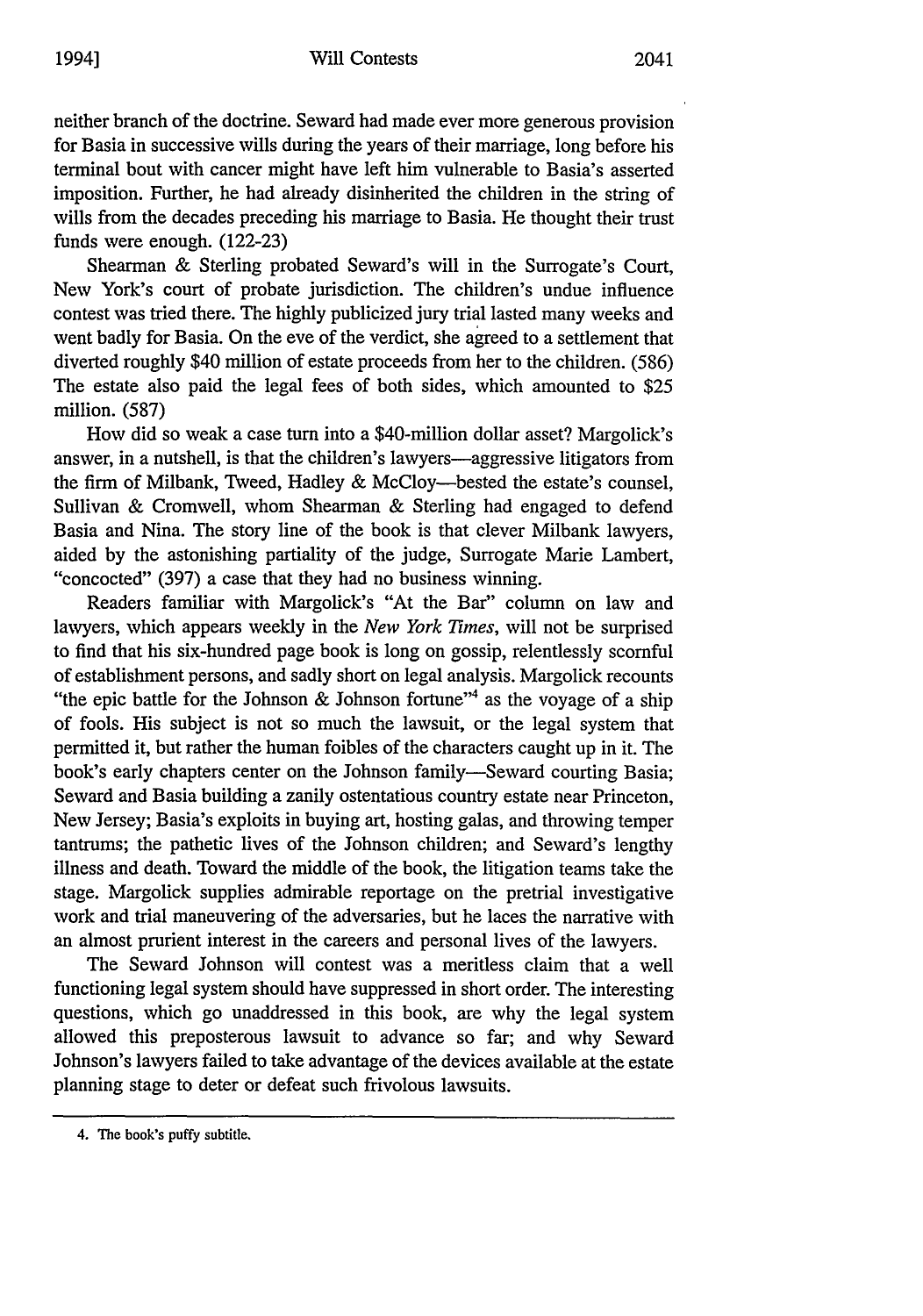# I. CAPACITY LITIGATION IN THE UNITED STATES

The United States is the home of capacity litigation. Claims of undue influence<sup>5</sup> or unsound mind, which occupy so prominent a place in American probate law, are virtually unknown both on the Continent and in English and Commonwealth legal systems.<sup>6</sup> It is instructive to consider some of the reasons for this striking divergence.

# *A. No Forced Share for Children*

As in the Seward Johnson estate, disinherited children are the prototypical plaintiffs in capacity litigation. American law is unique in how little it cares to protect children against disinheritance-or, put differently, in how strongly it values the parent's right to disinherit the child. Continental legal systems commonly provide children with a minimum fraction of a parent's estate *(legitime, Pflichtteil).7* In the English and Commonwealth systems, the socalled "family provision" statutes empower the court of equity to make discretionary provision for children (and others) if the court determines that the testator disinherited them unfairly.<sup>8</sup>

Whether foreign legal systems are wise to protect these shares for children is a difficult question of policy. I prefer the American position of liberal testamentary freedom to disinherit children who turn out to be as disappointing and unsavory as Seward Johnson's offspring, but counterarguments for protecting the expectations of children can certainly be made. What is important for present purposes is that the American rule, by allowing liberal disinheritance of children, creates the type of plaintiff who is most prone to bring these actions.

<sup>5.</sup> See the vast collection of authority in 1 WILLIAM J. BOWE & DOUGLAS H. PARKER, **PAGE ON WILLS** §§ 15.1-15.13, at 711-43 (Bowe-Parker rev. ed. 1960 & Supp. 1994) [hereinafter BOWE-PARKER: PAGE ON WILLS]. Even in the United States, empirical study suggests that "[w]ill contests rarely occur, perhaps on the order of one in one hundred or so cases." Jeffrey A. Schoenblum, *1Will Contests: An Empirical Study,* 22 REAL PROP., PROB. & TR. J. 607, 614 (1987). Because, however, there are millions of probates per year, one-in-a-hundred litigation patterns are very serious. Schoenblum also found "that the predominant weapon for attempting to undo a will is an allegation of undue influence or lack of testamentary capacity." *Id.* at 647-49 (footnotes omitted).

<sup>6.</sup> The leading German treatise devotes a short paragraph to the requirements of testamentary capacity. THEODOR KIPP & HELMUT COING, ERBRECHT § 17.I.1., at 117-18 (14th ed. 1990) [hereinafter KIPP-COING]. Undue influence merits a single paragraph in the leading English treatise, which cites a case dated 1906 as its most recent authority. J.B. CLARK & **J.G.** Ross MARTYN, THEOBALD **ON** WILLS 41 (15th ed. 1993).

<sup>7.</sup> *E.g.,* KIPP-COING, *supra* note 6, §§ 8-15, at 51-106.

<sup>8.</sup> For treatise literature, see DOROTHY KOVACS, FAMILY PROPERTY **PROCEEDINGS** IN AUSTRALIA (1992); **JOHN** G. Ross MARTYN, FAMILY PROVISION: **LAW AND** PRACTICE **(2d** ed. 1985); R. **OUGHTON** & **E. TYLER, TYLER'S FAMILY** PROVISION **(2d ed.** 1984); R. **DAVERN WRIGHT,** TESTATOR'S **FAMILY MAINTENANCE** IN **AUSTRALIA AND** NEW **ZEALAND** (3d ed. 1974).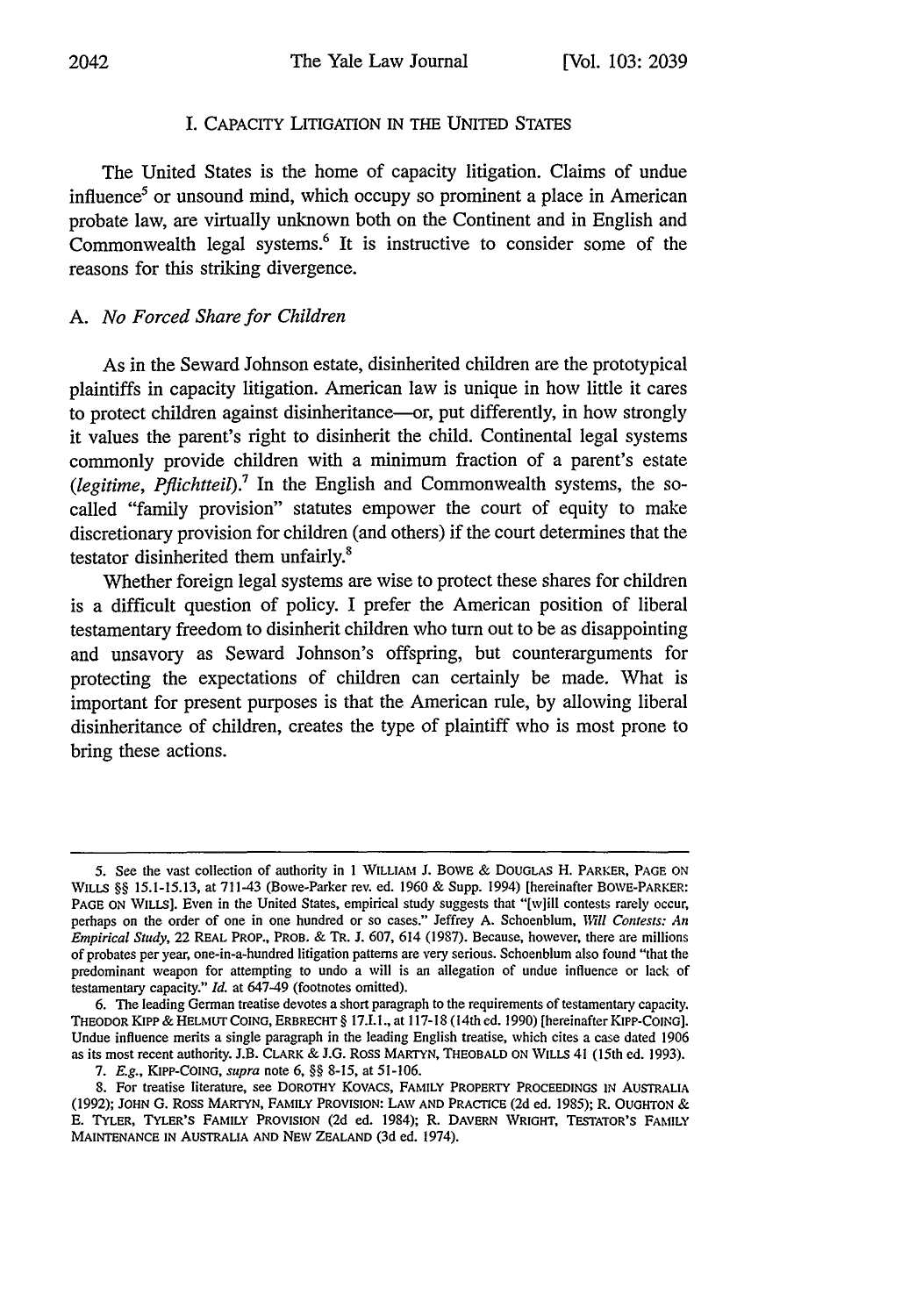#### *B. Jury Trial*

The Johnson children's meritless will contest was tried to a six-person jury. American law is unique in undertaking to resolve will contests by means of civil jury trial.<sup>9</sup> Europeans have never employed the civil jury, and the English have effectively abolished it. Where the civil jury survives in the Commonwealth, it has never been applied to probate matters, which comprise a traditional field of equity jurisdiction.

Trying a will contest to a panel of lay persons invites litigation such as the Seward Johnson case, in which the strategy is to evoke the jurors' sympathy for disinherited offspring and to excite their likely hostility towards a devisee such as Basia, who can so easily be painted as a homewrecking adventurer. Our fundamental value in the law of wills is freedom of testation, but the inner tendencies of civil jury trial put our procedural system in conflict with our substantive law. Jury trial necessarily places testamentary freedom at risk, because jurors who decide without giving reasons have such latitude to substitute their wishes for the testator's.<sup>10</sup>

#### *C. Allocating Litigation Costs*

From the standpoint of comparative law, the most striking peculiarity of American civil procedure is that we lack the "loser pays" principle for allocating the costs of litigation. Some scheme for charging the loser with the winner's costs is universally followed outside the United States." The American rule of leaving the parties to bear their own costs encourages contestants who, like the Johnson children, are pursuing a farfetched claim. As Margolick observes, the Johnson children's undue influence suit was a strike suit.<sup>12</sup> Their lawyers "must have known from the outset that the children could never actually *win* their case; the object had to be settlement." (198) Making contestants pay an estate's costs of defending an unsuccessful challenge would help to deter contestants from bringing such lawsuits.

<sup>9.</sup> Not all American jurisdictions permit will contests to be tried to juries. On the extent of the right to jury trial in probate matters, see 3 BOWE-PARKER: PAGE ON WILLS, supra note 5, **§§** 26.85-26.86, at 180-84; see also Annotation, *Right to Jury in a Will Contest,* 62 A.L.R. 82 (1929) and later supplements.

*<sup>10.</sup> See, e.g.,* Leon Jaworski, *The Will Contest,* 10 BAYLOR L. REV. 87, 88 (1958) (remarking on the "fundamental truth **...** that the average jury **...** is visited with a strong temptation to rewrite [the will] in accordance with the jury's idea of what is fair and right").

**<sup>1</sup>I.** On the contrast between practice under the American rule and in the English and Commonwealth legal systems, see J. Robert S. Prichard, *A Systemic Approach to Comparative Law: The Effect of Cost, Fee,* and Financing Rules on the Development of the Substantive Law, 17 J. LEG. STUDIES 451, 455-61 (1988), concluding that the English rule makes "relatively low probability cases less attractive in England than in the United States." *Id.* at 461.

<sup>12.</sup> It was understood at the New York probate bar that the Seward Johnson will contest was a "'strike suit'—that is, a holdup staged by disgruntled heirs to induce a settlement . . . ." (268)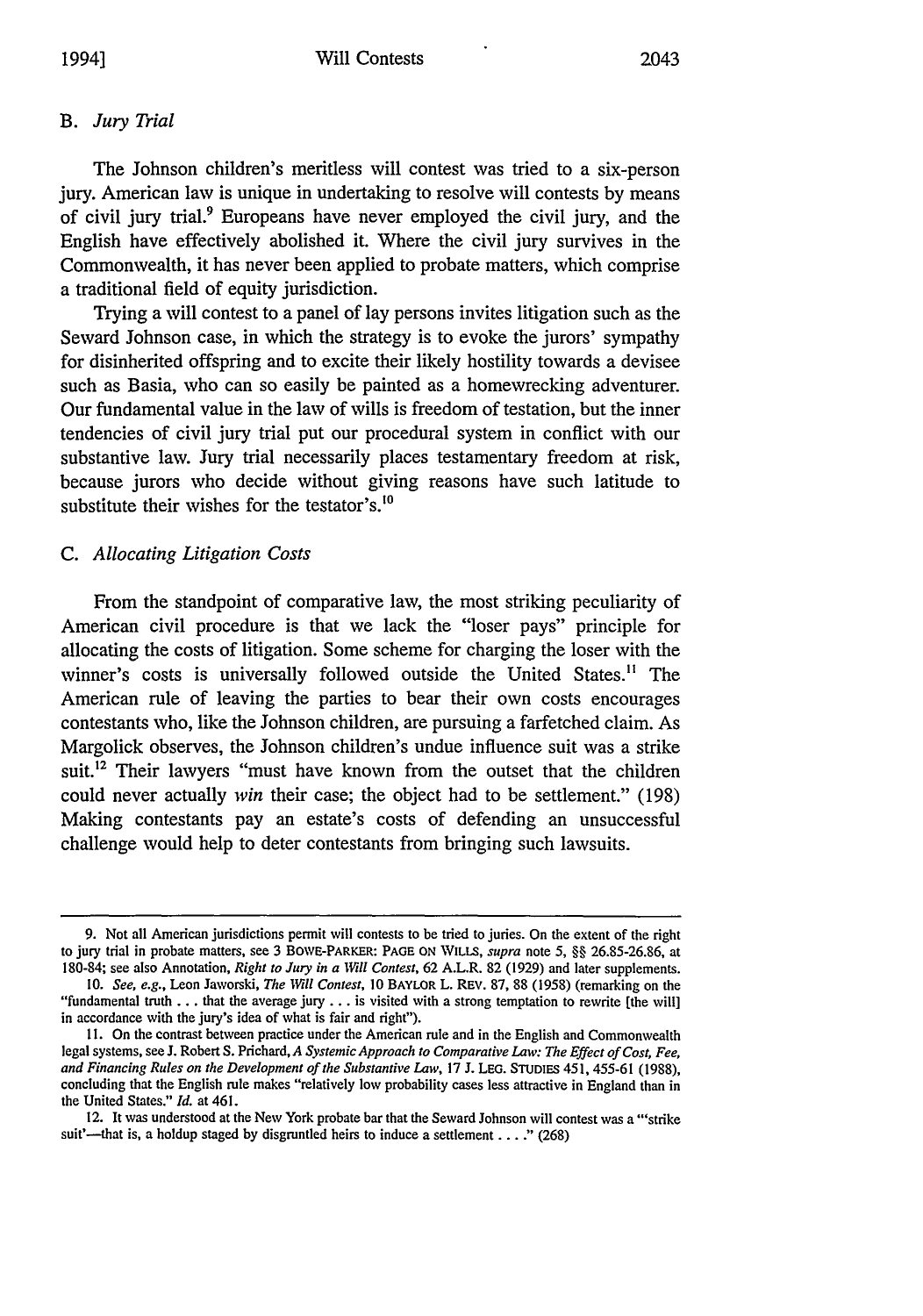# *D. No Anticipatory Relief*

Continental legal systems provide a valuable defensive device for the testator who fears a capacity contest: the authenticated will. The testator can execute his or her will before a quasi-judicial officer, who has a duty to be satisfied of the testator's capacity. The resulting presumption of capacity makes the authenticated will practically immune to a post-mortem challenge on grounds of incapacity or undue influence.<sup>13</sup> Only three American jurisdictions  $(A$ rkansas, Ohio, North Dakota)<sup>14</sup> have any counterpart—a declaratory judgment procedure that allows the testator to obtain a determination of capacity while still alive. Elsewhere, our probate procedure follows a "worst evidence" rule. We insist that the testator be dead before we investigate the question whether he had capacity when he was alive.

# *E. The Probate Bench*

There have long been difficulties in staffing the American probate bench, and some of the people who serve there-such as Surrogate Marie Lambert, whose partisanship disfigured the trial of the Seward Johnson estate—are menacing. Margolick supplies a chilling collection of instances of Lambert's incessant one-sidedness and impropriety. (E.g., 313, 407, 424, 479, 486, 494, 523-24, 546-47, 564, 568, 576, 585) He leaves open the question of whether she was looking to be bribed (459, 550) or whether her prejudgment was merely gratuitous.

I would not wish to imply that Marie Lambert typifies the American probate bench, or that competent and devoted judges are not to be found in American probate courts. Occasionally, splendid figures such as James Wade in Denver or Floyd Probst in Atlanta grace the probate bench. My point is simply that the integrity and ability of the American probate bench has so often been found wanting that confidence in the predictability and correctness of adjudication in these courts has been impaired.<sup>15</sup> Americans can only look with envy to the esteemed and meritocratic chancery bench that conducts probate adjudication in English and Commonwealth jurisdictions.

The risk of error or worse in American probate adjudication is not adequately offset by the prospect of appellate review. Because the presumption of correctness that attaches to the trial court's findings of fact is so difficult to overcome on appeal, Marie Lambert had little to fear. She was virtually a potentate. On the Continent, by contrast, the disappointed civil litigant is

**<sup>13.</sup>** MAX **RHEINSTEIN & MARY ANN GLENDON, THE** LAW **OF DECEDENTS'** ESTATES **198-99 (1971 ed.).**

<sup>14.</sup> ARK. **CODE ANN.** § 28-40-202 **(1987); N.D. CENT. CODE** § **30.1-08.1-01** (Supp. **1993);** OHIO REV. **CODE ANN.** § **2107.081 (1990).**

**<sup>15.</sup> A** theme of the influential bestseller, **NORMAN F.** DACEY, How To AvoID PROBATE **1-7** (5th ed. **1993).**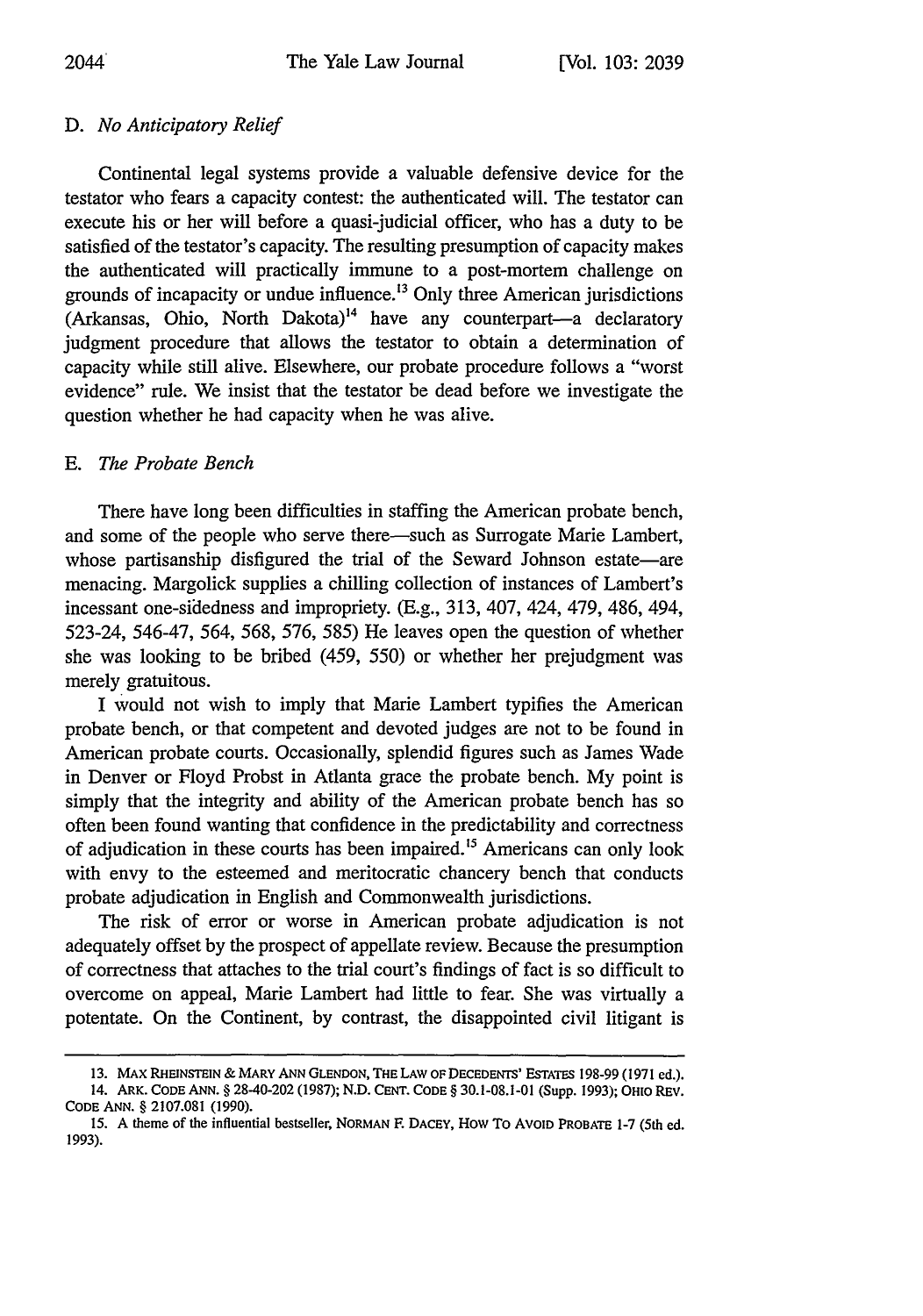entitled to review de novo, with no presumption of correctness below.<sup>16</sup> Because review in these systems is retrial, the damage that an arbitrary, ignorant, or corrupt trial judge can cause is significantly reduced. Indeed, Margolick asserts that in New York, Marie Lambert was thought to be especially immune from oversight on account of the perverse financial incentives of the appellate judges. In previous scrapes, "the judges of the Appellate Division, her ostensible superiors, went easy on her; once they left the bench, they wanted appointments" (314) to guardianships or other lucrative posts that, especially in New York, are treated as patronage plums within the gift of the surrogate.<sup>17</sup>

# *F. Inviting Will Contests*

The Seward Johnson will contest needs to be understood in the setting of these deeply deficient institutions and procedures that invite disappointed heirs to wage capacity contests. Anywhere else in the Western world, the Johnson children's lawsuit would have been suppressed in short order. In the United States, it became a license to exploit the shortcomings of the procedural system. Skilled plaintiffs' lawyers extorted a multi-million dollar payoff for themselves and their unworthy clients.

By dwelling on titillation and human foibles rather than the structural disorder of American probate litigation, Margolick has missed the truly important story of "the epic battle for the Johnson & Johnson fortune."

# II. PREVENTING CONTEST

Margolick's version of the Seward Johnson will contest, I have said, is that the crafty plaintiffs' lawyers bested the gentle defense lawyers. Regardless of the moves in the courtroom, however, there is reason for thinking that the lawyering blunders that put the Johnson estate at risk occurred in the planning process, that is, during the testator's lifetime.

When a legal system is as ill-equipped as ours is to dispose effectively of marginal capacity suits, the system places a considerable premium on taking preventive measures to forestall attack. Seward Johnson's estate cried out for such contest planning. The indicia of potential contest were visibly present when the will was drafted. The will disinherited the children totally, from a

*<sup>16.</sup> See* John H. Langbein, *The German Advantage in Civil Procedure,* 52 U. **CHI.** L. REV. 823, 856-57 (1985).

<sup>17.</sup> Mayor La Guardia called the New York Surrogate's Court "the most expensive undertaking establishment in the world." *See* JESSE **DUKEMINIER** *&* **STANLEY** M. **JOHANSON,** WILLS, TRUSTS, *&* ESTATES 33 n.10 (4th ed. 1990) (quoting Goldstein, *Once More, Surrogate Talk,* N.Y. TIMES, Sept. 4, 1977, at ES). The same source describes how Surrogate Joseph A. Cox appointed the lawyer-son of his fellow Surrogate **S.** Samuel DiFalco as special guardian for a large and remunerative estate matter, as a "wedding present" for the young lawyer. *Id.*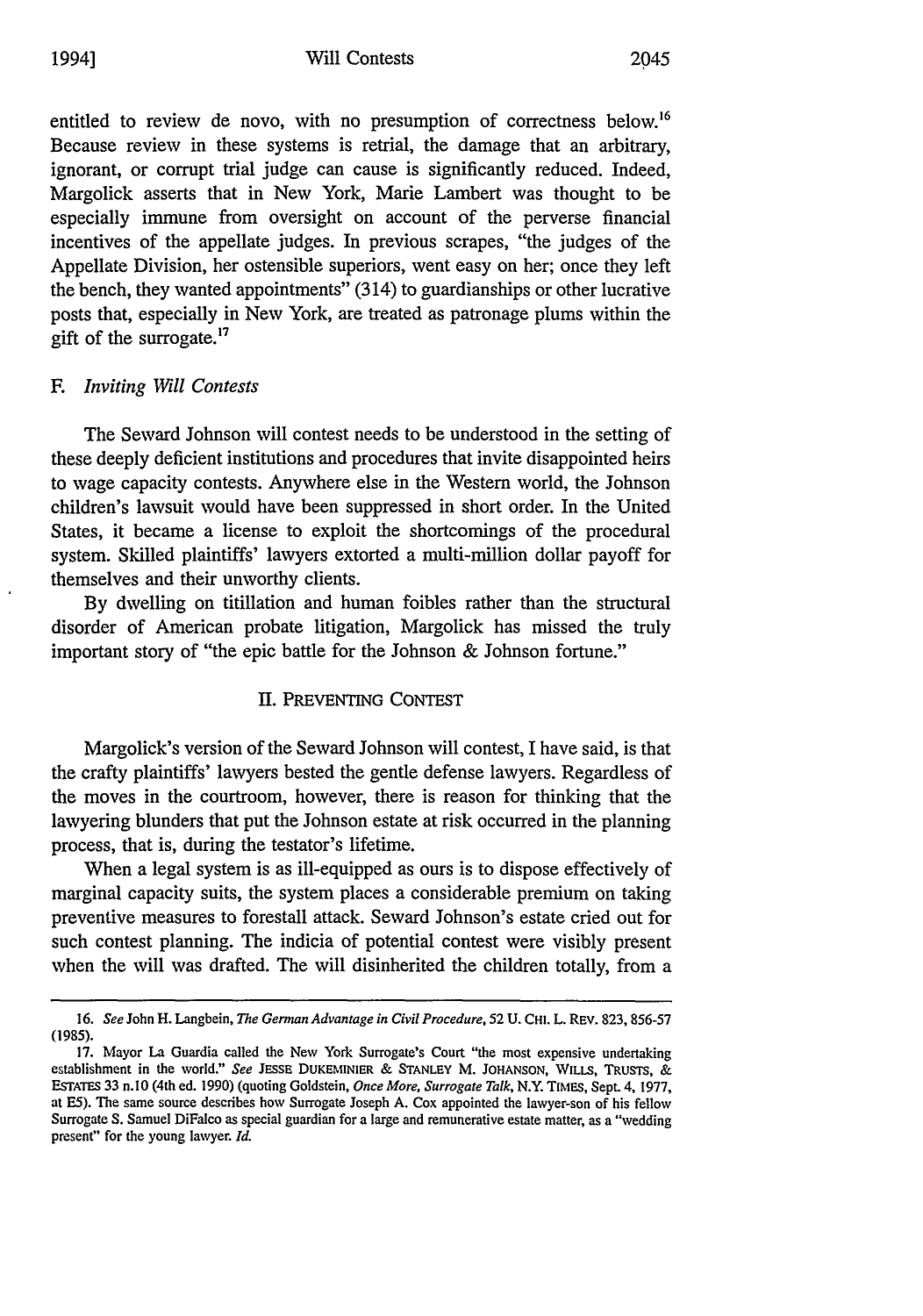\$400 million estate. The children were known to have had no particular affection for Seward and Basia, hence no incentive to avoid besmirching the couple's names with the ugly evidence of eccentricity, vulnerability, and overbearing that is the currency of undue influence suits. Basia, who had to defend the will, was an intrinsically unsympathetic figure—half the testator's age, imperious and temperamental, an arriviste flaunting a life of unimaginable luxury near her former haunts as cook and chambermaid.

Had Seward's lawyers responded to these flashing warning lights, three broad strategies were open to them to protect the estate against the threat of contest.

# *A. Obtaining Evidence of Capacity*

Because the "worst evidence" principle of American probate law requires the testator to be dead before the court decides whether he was capable when he was alive, good planners take steps to generate and preserve favorable evidence of the testator's capacity and independence. Counsel should have arranged for Seward to explain why he chose to exclude the children, and why he chose to favor Basia. Sometimes counsel advises the testator to write this explanation in a letter,<sup>18</sup> or counsel works with the testator to prepare an affidavit. Sometimes it is arranged for the testator to be video taped reading from a script or speaking from notes. Another variant is for the lawyer to interview the testator for a stenographic transcript or video record, asking the testator to explain the will, and giving him the opportunity to show his deliberation and volition.

Seward Johnson remained vigorous despite his long decline until his last few days, yet no steps were taken at the times he executed his series of wills to create and preserve this kind of powerfully persuasive evidence of his testamentary capacity, independence, and freedom from imposition.

# *B. Involving Potential Witnesses*

Another common precaution is to arrange for persons who are likely to survive the testator to inform themselves about his condition at the time of the making of the will, so that they can testify about the subject in the event of contest. Such persons might include both medical experts new to the testator, and persons who have been long familiar with him and are thus able to form a comparative view of his capacity at the time of the making of the will. These persons interview the testator about his condition, the contents of his will, and his reasons for disinheriting his "natural objects." Under this drill, the witnesses execute fairly contemporaneous affidavits, reciting their contact with

**<sup>18.</sup>** Jaworski, *supra* note **10,** at **91-93.**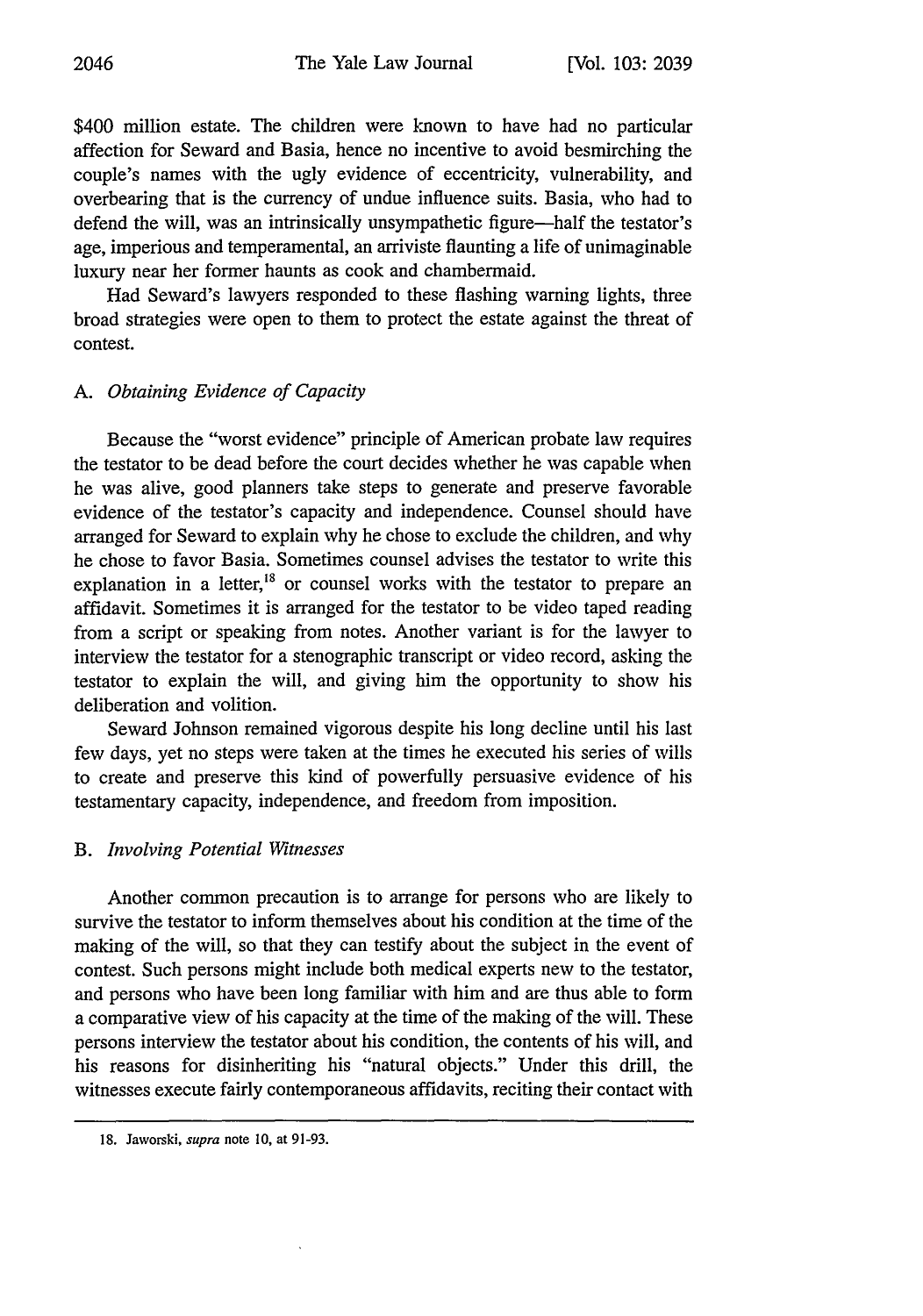the testator and their reasons for concluding that the testator was of sound mind and acting freely. Occasionally, the planner arranges for these persons to serve as supernumerary attesting witnesses, who attend and attest the execution of the will;<sup>19</sup> other planners prefer to confine the involvement of these potential witnesses outside the will.<sup>20</sup>

Seward Johnson's lawyers made only an isolated and ineffectual use of this technique. On the day Seward executed his last will, Nina Zagat had an attending physician sign a canned certificate reciting that Seward was "of sound mind and memory and aware of his acts." (158)

# *C. The No-Contest Clause*

A third avenue of defense is to include a no-contest clause in the will.<sup>21</sup> In Seward Johnson's case, he would have needed to alter his testamentary plan somewhat, and provide modest but conditional devises for each child. The condition would have been that all the children's devises would be canceled if any child contested the will. Very shortly before Seward's death, lawyers at Shearman & Sterling gave passing thought to drafting a no-contest clause to include in Seward's will but ultimately did nothing about it. (141-42)

> $\mathbf{M}$  $\mathbf{r}$  $\mathbf{R}$  and  $\mathbf{R}$  $\sim$  $\Delta \mathbf{E}$  $\sim$

Why were the common defensive measures not taken in planning the Johnson estate? Margolick does not even pose the question, although he records that in March 1983, in the course of the penultimate round of will drafting two months before Seward's death, Seward inquired of Shearman & Sterling's Nina Zagat whether the children might be able to contest the will. She assured him that there were no grounds for contest. (141)

One is left to wonder whether the enormous executor compensation that Shearman & Sterling wrote into Seward's will played some role in the firm's seemingly wishful failure to attend to proper contest planning. The best defense against the allegation that Basia and Nina conspired to impose Basia's scheme upon Seward's will would have been a videotape or affidavit, in which Seward explained not only why he favored Basia and disinherited his children, but also why he chose to lavish millions on avoidable executor fees for Nina. He would have needed to declare that he knew that one executor might suffice where his will ordained three at a price tag in excess of \$6 million each, and that lawyers normally serve as lawyers without being named as executors. He

**<sup>19.</sup>** *See, e.g.,* **NV.** BARTON **LEACH, CASES AND TEXT ON THE LAW OF** WiLLs 47 (2d ed. 1960).

<sup>20.</sup> Taworski, *supra* note 10, at 92.

<sup>21.</sup> Prevailing American law enforces the no-contest clause unless the contestant can prove probable cause for bringing the contest. *See, e.g.,* **UNIFORM** PROBATE **CODE** § **3-905** (1969) [hereinafter U.P.C.]; **RESTATEMENT (SECOND)** OF PROPERTY § 9.1, at 342-80 (1983).